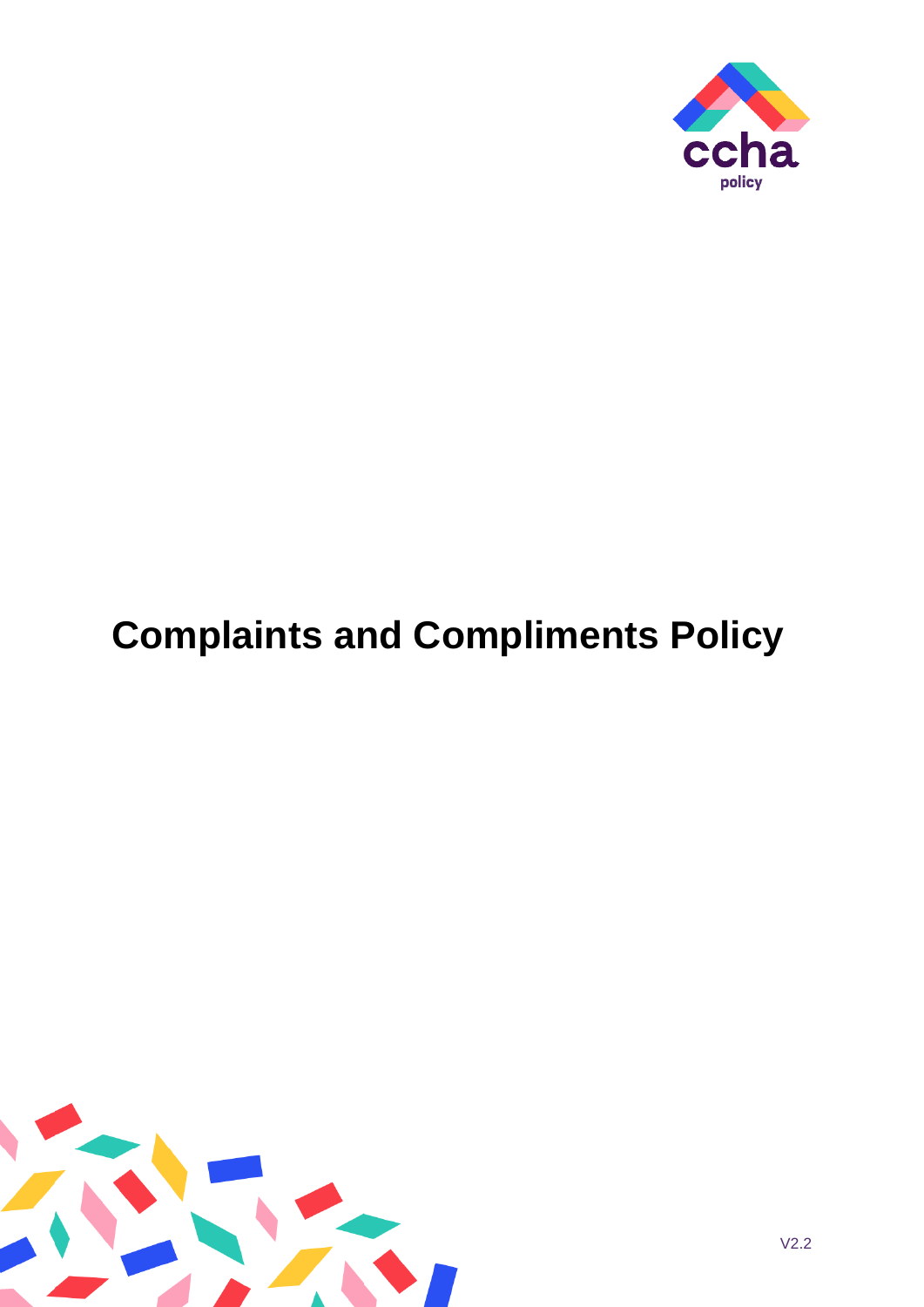

## **Contents**

| 1. |     |                                                         |  |  |  |
|----|-----|---------------------------------------------------------|--|--|--|
| 2. |     |                                                         |  |  |  |
|    | 3.  |                                                         |  |  |  |
|    | 3.1 |                                                         |  |  |  |
|    | 3.2 |                                                         |  |  |  |
|    |     |                                                         |  |  |  |
| 5. |     |                                                         |  |  |  |
|    | 5.1 |                                                         |  |  |  |
|    | 5.2 |                                                         |  |  |  |
|    | 5.3 |                                                         |  |  |  |
|    | 5.4 | Stage 3 - Public Services Ombudsman for Wales (PSOW)  5 |  |  |  |
|    | 5.5 |                                                         |  |  |  |
|    | 5.6 |                                                         |  |  |  |
|    | 5.7 |                                                         |  |  |  |
|    | 5.8 |                                                         |  |  |  |
| 6. |     |                                                         |  |  |  |
| 7. |     |                                                         |  |  |  |
| 8. |     |                                                         |  |  |  |
|    | 9.  |                                                         |  |  |  |
|    |     |                                                         |  |  |  |
|    |     |                                                         |  |  |  |
|    |     |                                                         |  |  |  |

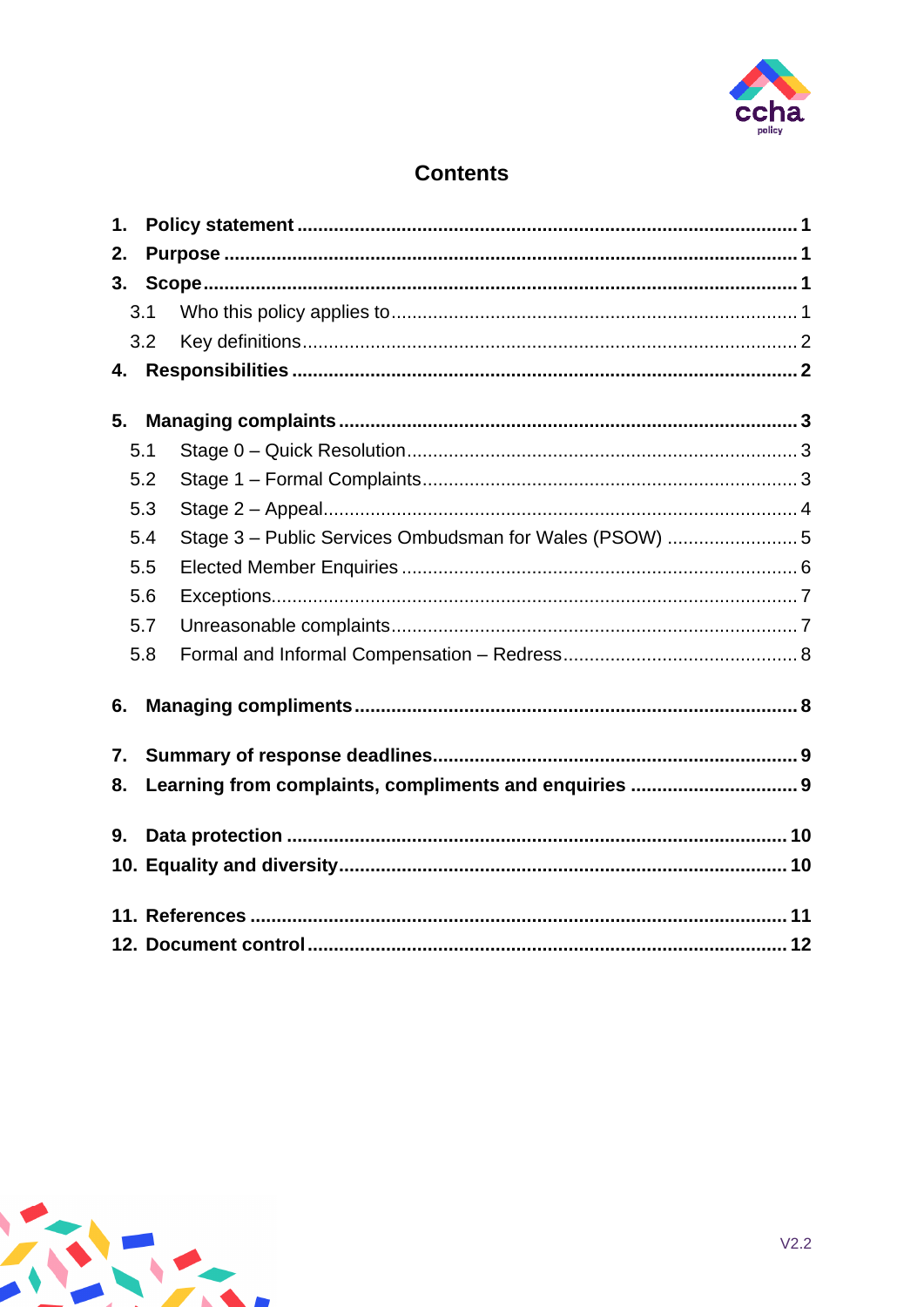

## <span id="page-2-0"></span>**1. Policy statement**

- 1.1 Cardiff Community Housing Association (CCHA) is committed to dealing effectively with any concerns or complaints about the services we provide.
- 1.2 We welcome feedback from customers as it provides the organisation with an opportunity to learn and understand how we can improve the services we deliver. It also allows the organisation to understand the expectations and needs of our customers.
- 1.3 CCHA will handle all complaints, compliments and enquiries efficiently and effectively to monitor, review and continually improve our services.
- 1.4 We aim to put right any mistakes we may have made:
	- If we didn't provide a service we should have, we'll aim to provide it straight away.
	- If we didn't do something well, we'll aim to put it right.
	- If someone has lost out as a result of a mistake on our part, we'll try to put them back in the position they would have been in if we had got it right.
	- If someone has to pay for a service themselves, when they should have had one from us, we will usually aim to make good what they have lost.

## <span id="page-2-1"></span>**2. Purpose**

2.1 This policy sets out our approach to providing resolutions for customers' complaints and responses to customers' compliments. This policy also sets out how we will learn from complaints and compliments that we receive.

## <span id="page-2-2"></span>**3. Scope**

#### <span id="page-2-3"></span>**3.1 Who this policy applies to**

- 3.1.1 This policy covers complaints about the standard of service or any action by staff or contractors that affects any individuals or a group of people.
- 3.1.2 This policy applies to any customer who wishes to make a complaint or compliment. It also applies to any customer who enquires about a level of service we have provided through their designated elected member (MP, MS and Local Councillor). Non-customers and advocates (where prior consent has been received) should also use this policy.
- 3.1.3 This policy does not cover requests for services where we have not already been approached. These requests for service will be dealt with separately.

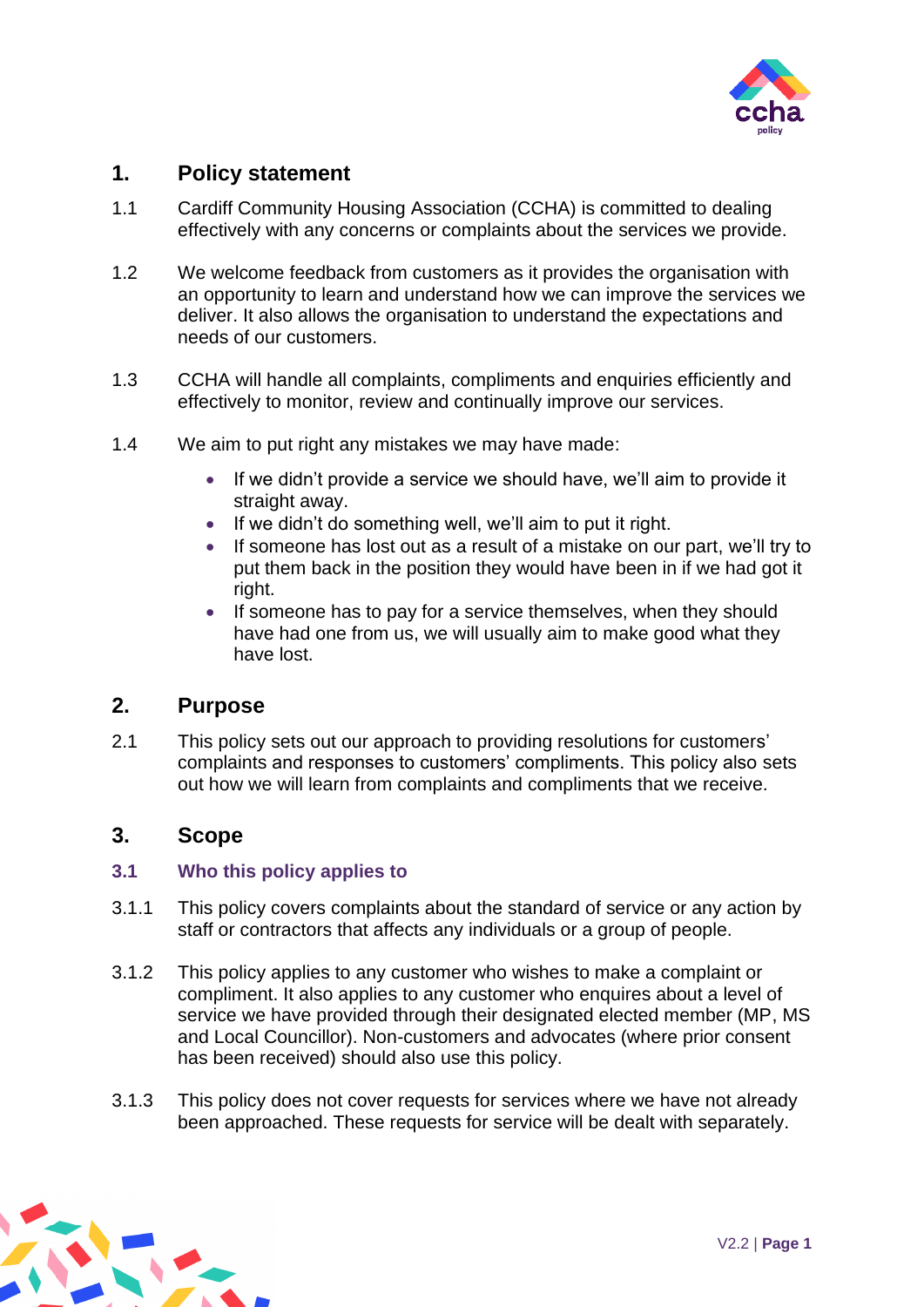

- 3.1.4 Where a complaint is made about a service provided on behalf of CCHA by a third party (e.g. repairs contractor or managing partner), we will involve the relevant organisation(s) in the investigation but retain overall responsibility.
- 3.1.5 Complaints made via a residents' panel or similar are not covered under this policy. All such complaints will be sent to the Head of Housing and Communities to investigate outside of the complaints process.
- 3.1.6 If a customer initially makes a service request but is dissatisfied with our response, they will be able to make their concerns known and this policy will apply.
- <span id="page-3-0"></span>3.1.7 All members of staff at CCHA need to be aware of this policy.

| Service request                                                  | When a customer asks for a service to be provided. This is different<br>from a complaint. CCHA will expect any member of staff to act on a<br>service request.                                                                                                                                                                                                                                                             |  |
|------------------------------------------------------------------|----------------------------------------------------------------------------------------------------------------------------------------------------------------------------------------------------------------------------------------------------------------------------------------------------------------------------------------------------------------------------------------------------------------------------|--|
| <b>Complaint</b>                                                 | When a customer informs us that they are not satisfied with a service<br>that we have provided or a decision that we have made. In these<br>cases, a Senior Officer or Investigating Manager will investigate<br>these complaints.                                                                                                                                                                                         |  |
| <b>Compliment</b>                                                | When a customer informs us that they were happy with the service<br>that they have received.                                                                                                                                                                                                                                                                                                                               |  |
| <b>Customers</b>                                                 | Anyone who is in receipt of our services or anyone affected by our<br>services. This could include customers, leaseholders, shared owners<br>or anyone in receipt of services provided by CCHA.                                                                                                                                                                                                                            |  |
| Advocate                                                         | An advocate is another person who is authorised to act on behalf of<br>the complainant. We will need signed permission for this.                                                                                                                                                                                                                                                                                           |  |
| <b>MP, MS and Local</b><br><b>Councillor</b><br><b>Enquiries</b> | This includes any elected member including MP (Member of<br>Parliament), MS (Members of the Senedd) and Local Councillors.<br>Any correspondence regarding these groups will be dealt with as<br>enquiries. We will not require signed permission to deal with direct<br>Elected Members enquiries [as set out in the Data Protection<br>(Processing of Sensitive Personal Data) (Elected Representatives)<br>Order 2002]. |  |
| <b>Redress</b>                                                   | Refers to any action that puts right a service failure. This can be<br>financial as well as non-financial.                                                                                                                                                                                                                                                                                                                 |  |

#### **3.2 Key definitions**

- <span id="page-3-1"></span>**4. Responsibilities**
- 4.1 It is the responsibility of the Head of Governance to review this policy in accordance with the Policy Framework.

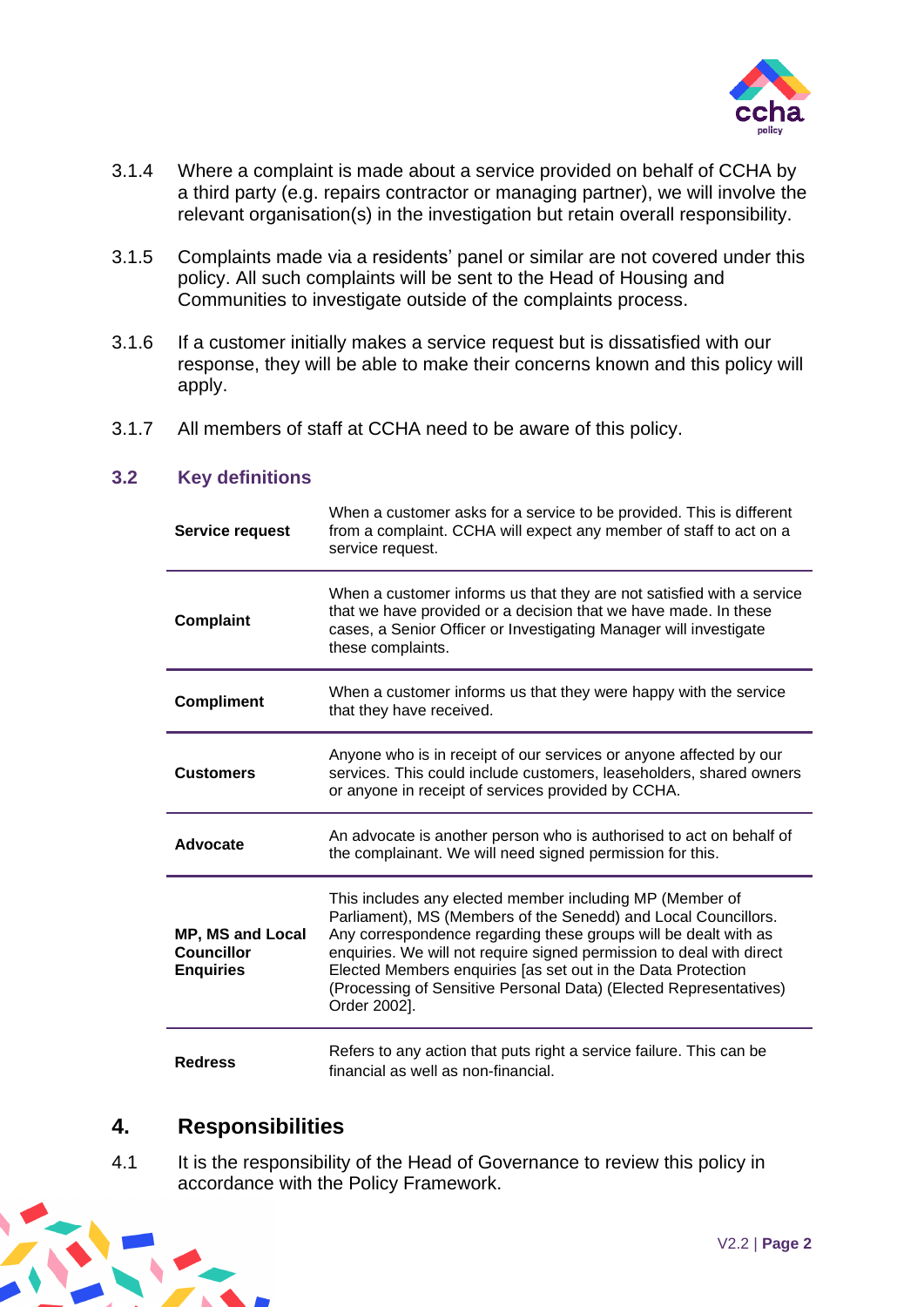

## <span id="page-4-0"></span>**5. Managing complaints**

#### <span id="page-4-1"></span>**5.1 Stage 0 – Quick Resolution**

- 5.1.1 We believe it's best to deal with things straight away rather than try to sort them out later.
- 5.1.2 Where we can provide a quick resolution, we will fast track the complaint and aim to agree a resolution with the person(s) who has made the complaint **within 2 working days**.
- 5.1.3 This does not affect the complainant's right to register a formal complaint.
- 5.1.4 Please refer to our **Complaints, Compliments and Enquiries Procedure** for details on managing Stage 0 issues.

#### <span id="page-4-2"></span>**5.2 Stage 1 – Formal Complaints**

- 5.2.1 Complaints can be made in a number of different ways. This includes in writing, in person, by phone, by email or via our website and directly via social media.
- 5.2.2 Advocates may act on behalf of a complainant providing we have written consent from the person or parties involved, or where there are documents that allow advocates to act on behalf of an individual who lacks capacity (as defined by the Mental Capacity Act 2005[1]).
- 5.2.3 **Complaints will only be considered within 1 year of the incident that caused the complaint.** Where it is clear, however, the complainant has suffered from low quality service and there has been long term regular communication regarding the issue, the one-year limit will not be applied.

#### 5.2.4 **We will acknowledge all Stage 1 complaints within 3 working days**.

- 5.2.5 Complaints will be formally allocated to a named Head of Service, who may delegate to a Senior Officer or Investigating Manager to investigate and respond. The assigned person will act as the key contact during the investigation during which they will establish the facts and personally contact the person(s) who made the complaint.
- 5.2.6 We will explain our understanding of the complaint and ask to complainant to confirm what outcome they are hoping for.
- 5.2.7 If there is a simple solution, we will offer to provide the service rather than formally investigate the complaint.
- 5.2.8 **We will aim to investigate Stage 1 complaints as quickly as possible and within 20 working days**. If your complaint is more complex, we will:

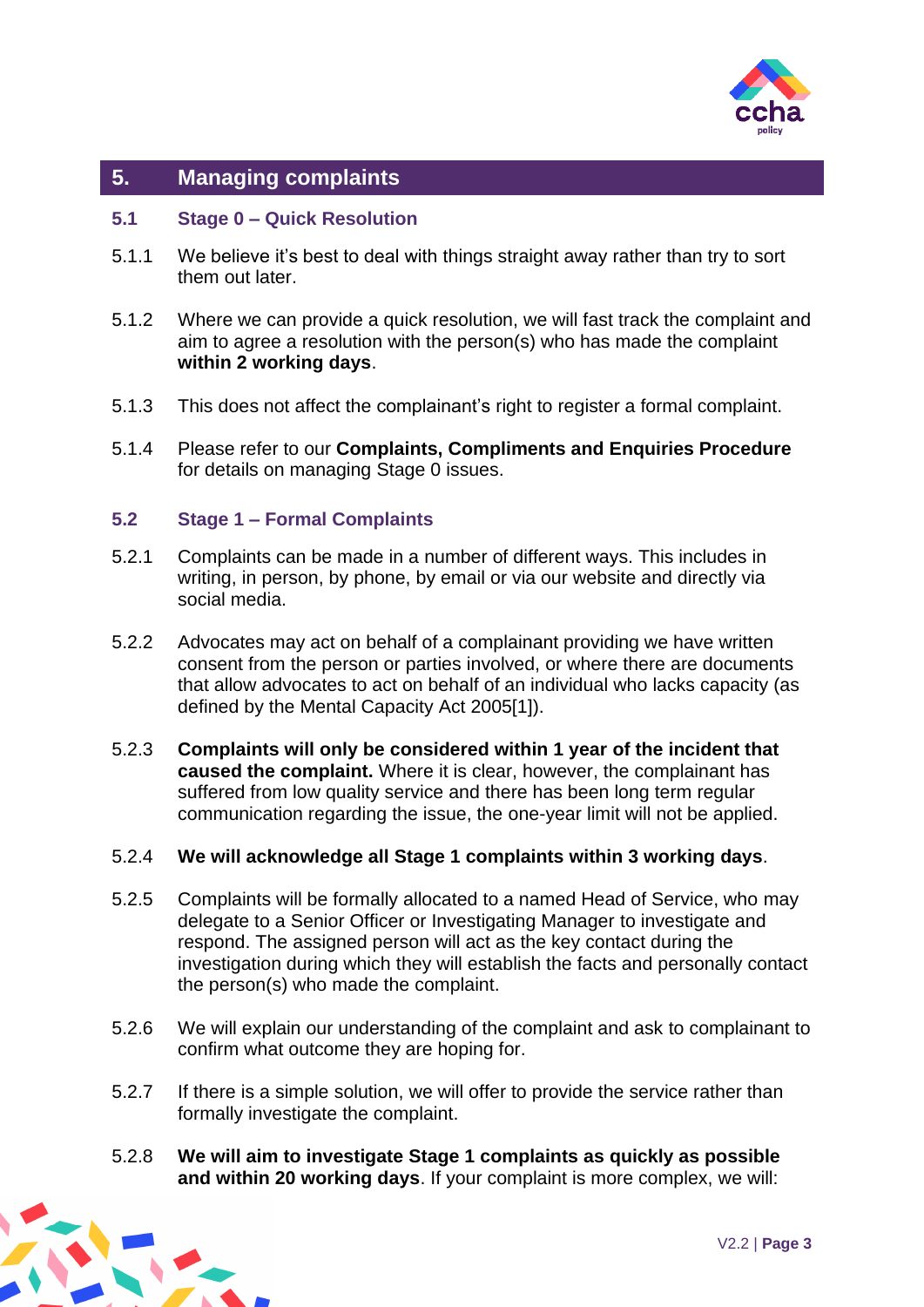

- let you know within this time why we think it may take longer to investigate;
- tell you how long we expect it to take;
- let you know where we have reached with the investigation, and;
- give you regular updates, including telling you whether any developments might change our original estimate.
- 5.2.9 Once we have completed our investigation into the complaint, we will respond to the person who made the complaint outlining actions we will take to resolve the complaint. All resolving actions will be assigned deadlines unless there are reasonable exceptions not to do so. We will then close the complaint on the basis that the resolving actions are completed. The delegated Head of Service will have overall responsibility to ensure resolving actions are completed.
- 5.2.10 We will inform the person who made the complaint of the outcome in their preferred method of communication and always provide this in writing.
- 5.2.11 Please refer to our **Complaints, Compliments and Enquiries Procedure**  for details on managing Stage 1 complaints.

#### <span id="page-5-0"></span>**5.3 Stage 2 – Appeal**

5.3.1 The complainant has the right to ask for the complaint to be reviewed if they are not satisfied with the response. The customer will be asked to provide a specific reason for the review and the outcome they are seeking. Any new issues raised will be treated as a new Stage 1 complaint.

#### 5.2.2 **We will aim to acknowledge your Stage 2 complaint within 3 working days, informing you of the expected timescales for the appeal.**

- 5.3.3 The final Stage 2 of CCHA's complaints process is to appeal the complaint decision made at Stage 1 with a member of the **Corporate Leadership Team (CLT)** (which includes Directors and the Chief Executive).
- 5.3.4 Where possible, Stage 2's complaints will be investigated by a member of the CLT who does not oversee the area of the business that the complaint relates to. For example, the Corporate Director of Property Services should not routinely investigate Stage 2 complaints regarding repairs and maintenance where possible.
- 5.3.5 The CLT will only consider appeals if they have already been dealt with at Stage 1.
- 5.3.6 The CLT will deliberate whether the Stage 1 complaint investigation response was fair, comprehensive and impartial.

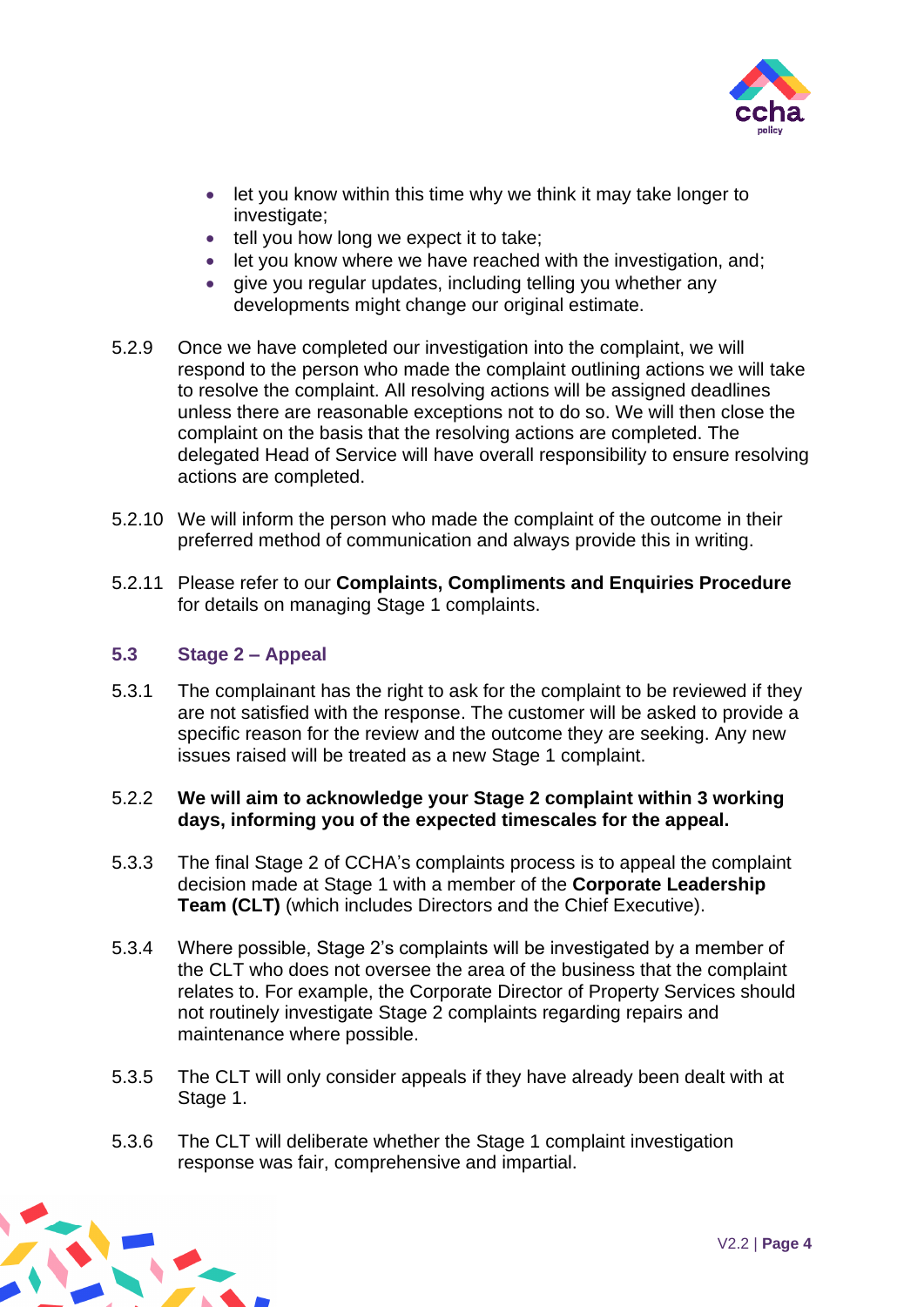

- 5.3.7 **We will aim inform you of the outcomes of the appeal within 20 working days of the appeal commencing.**
- 5.3.8 Please refer to our **Complaints, Compliments and Enquiries Procedure**  for details on managing Stage 2 complaints.

#### <span id="page-6-0"></span>**5.4 Stage 3 – Public Services Ombudsman for Wales (PSOW)**

- 5.4.1 If we do not succeed in resolving a complaint, the complainant has the right to complain to the Public Services Ombudsman for Wales (PSOW). The PSOW is independent of all government bodies and has the power to investigate complaints about housing associations and their related activities.
- 5.4.2 A customer can refer a complaint to the PSOW if they are not able to seek a resolution through all stages of CCHA's Complaints and Compliments Policy. Complaints can be submitted to the PSOW both orally and in writing.
- 5.4.3 **The PSOW has the power to investigate suspected matters of 'maladministration'** under the Public Services Ombudsman (Wales) Act 2019. This can include if *(please note this is not an exhaustive list)*:
	- the complainant feels they have been treated unfairly, disadvantaged personally or received a bad service through some failure on the part of the body providing it (this can include failures in systems, processes and staff behaviour), or;
	- the organisation in question has not followed and complied with their internal policies and procedure appropriately.
- 5.4.4 Under the Public Services Ombudsman (Wales) Act 2019 (Section 13 & 14, and Schedule 2 & 4), **the PSOW does not have the power to investigate matters that are legal or personal**. The PSOW also does not have the power to investigate matters outside of Wales. This may include *(please note this is not an exhaustive list)*:
	- issues relating purely to poor staff behaviour or performance that *do not* affect the complainant's access to or quality of a service;
	- any legal rights to appeal, or;
	- Section 14 of the Act states that the PSOW may not investigate the matters specified in Schedule 2(5), namely any "action relating to the determination of the amount of rent".
- 5.4.5 **Whilst the PSOW has the power to investigate a suspected matter of maladministration at any point, they expect the complainant to exhaust an organisation's complaints process before passing the complaint to them**. The PSOW will normally ensure the organisation has had a chance to

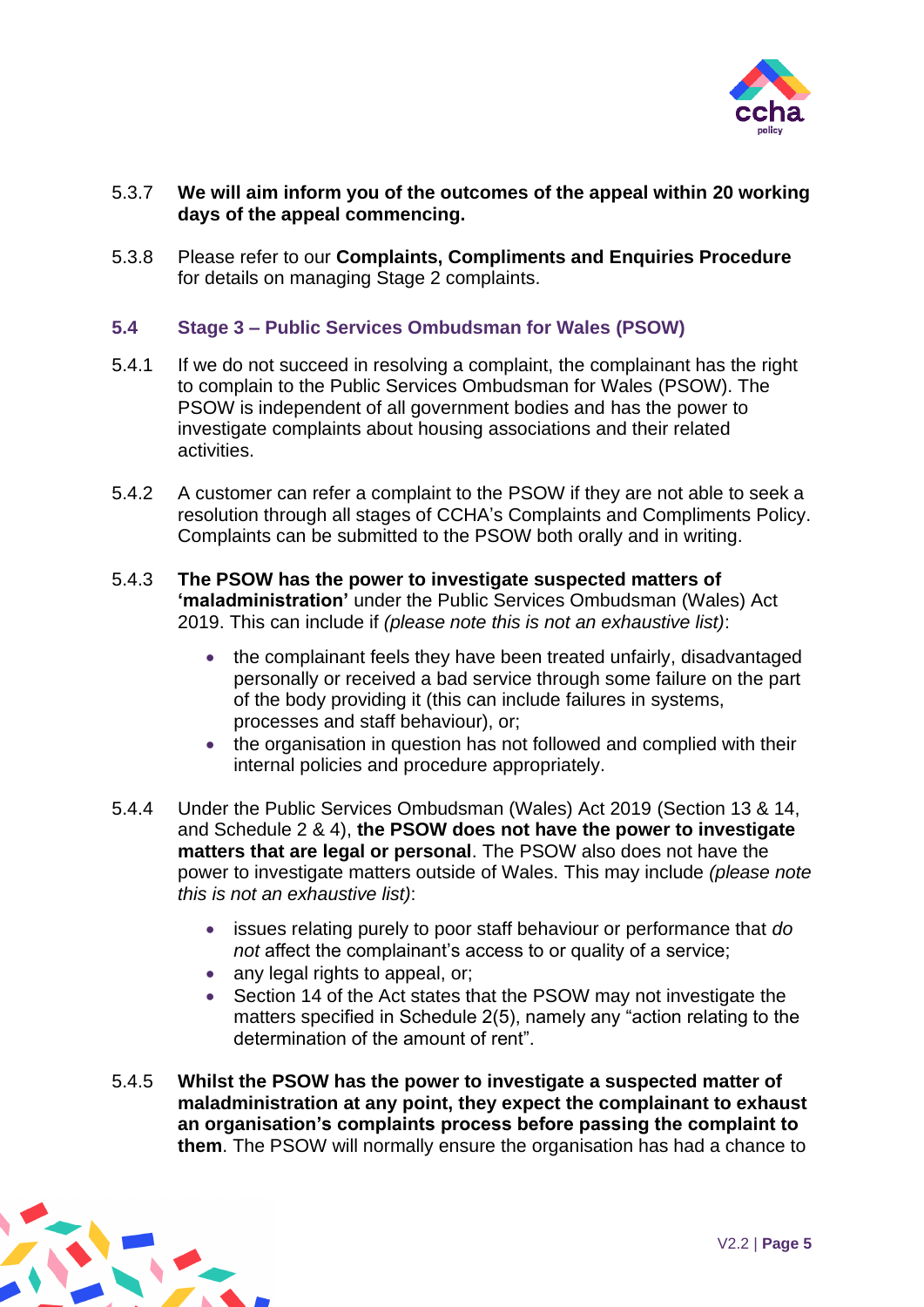

investigate and resolve the complaint in a reasonable timeframe before investigating.

- 5.4.6 **A complainant must raise a complaint with the PSOW within 1 year of raising the complaint with an organisation.** The PSOW must then raise the complaint with the organisation in question within 1 year of receiving the complaint. Anything outside of these timescales is beyond the remit of the PSOW under the Public Services Ombudsman (Wales) Act 2019.
- 5.4.7 You can contact the Ombudsman by:

|                         | By phone: 0300 790 0203                    |
|-------------------------|--------------------------------------------|
| <b>By email:</b>        | ask@ombudsman-wales.org.uk                 |
| <b>Via the website:</b> | www.ombudsman-wales.org.uk                 |
|                         | <b>Public Services Ombudsman for Wales</b> |
| In writing to:          | 1 Ffordd yr Hen Gae                        |
|                         | Pencoed                                    |
|                         | <b>CF35 5LJ</b>                            |

#### 5.4.8 **Alternative bodies**

There are also other organisations that consider complaints. For example, the Welsh Language Board about services in Welsh. We can advise about such organisations.

Alternatively, if a complaint is related to a service funded by Supporting People the commissioning local authority's details will be provided.

#### <span id="page-7-0"></span>**5.5 Elected Member Enquiries**

- 5.5.1 Any enquiries from an elected member regarding a new complaint will be dealt with through the complaints process and will be responded to within 20 working days.
- 5.5.2 Any enquiries from an elected member regarding an existing complaint will not be raised as a new complaint. The Senior Officer or Investigating Manager overseeing the existing complaint will provide the elected member with regular updates and ultimately the final response to the complaint, within the original 20 working day period.
- 5.5.2 All elected member enquiries will be dealt with under the Data Protection (Processing of Sensitive Personal Data) (Elected Representatives) Order 2002 and will not require written permission to act on a customer's behalf.

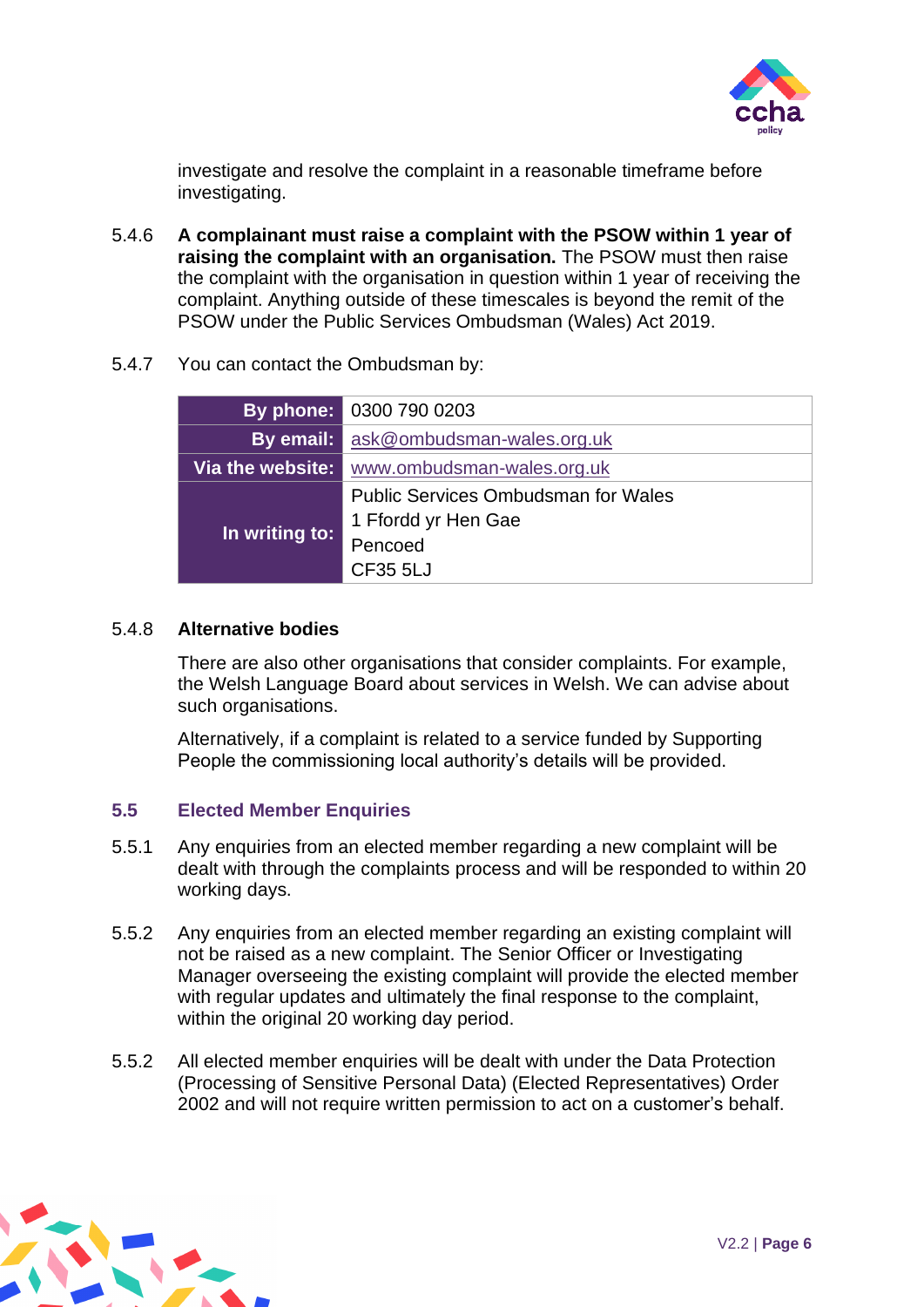

#### <span id="page-8-0"></span>**5.6 Exceptions**

- 5.6.1 Any complaints addressed directly to the Chief Executive will be dealt with through the complaints process and responded to within 20 working days. For complaints addressed directly to the Chief Executive, the Senior Officer or Investigating Manager overseeing the complaint will provide regular updates to the Chief Executive, and will obtain approval from the Chief Executive before sending any closing response.
- 5.6.2 Any aspect of a complaint that is governed by other legislation (e.g. employment law) will be dealt with through the appropriate procedure. The customer will be advised of this.
- 5.6.3 Complaints concerning Governance will be investigated and dealt with by the Deputy Chief Executive as Company Secretary.
- 5.6.4 Any legal proceedings (such as injunctions, demotions, evictions and court actions) will not be dealt with under this policy. Any complaints that involve legal proceedings will not be handled under this policy.
- 5.6.5 If a customer, third party or advocate appoints a solicitor, it will be referred to the relevant Head of Service who will decide whether to register this as a formal complaint, give a full response or appoint our own solicitors. If a solicitor is appointed whilst a complaint is being processed, this will also be referred to the responsible Head of Service who will decide whether to suspend the complaint or continue to provide a response.
- 5.6.6 Complaints regarding Anti-Social Behaviour (ASB) will be dealt with under the **Anti-Social Behaviour Policy** unless there is dissatisfaction with the delivery of the service.
- 5.6.7 Any insurance claims or related matters regarding damages will be dealt with under CCHA's insurance arrangements.
- 5.6.8 Appeals regarding local authority allocation decisions will not be dealt with under this policy.

#### <span id="page-8-1"></span>**5.7 Unreasonable complaints**

- 5.7.1 In exceptional circumstances, a small number of complainants may pursue their case in a manner that could hinder the investigation of the complaint or take up considerable staff time that distracts staff from their work but adds nothing to the case under consideration.
- 5.7.2 CCHA staff are not expected to spend excess time dealing with unreasonable complainants' demands or excessive contact.

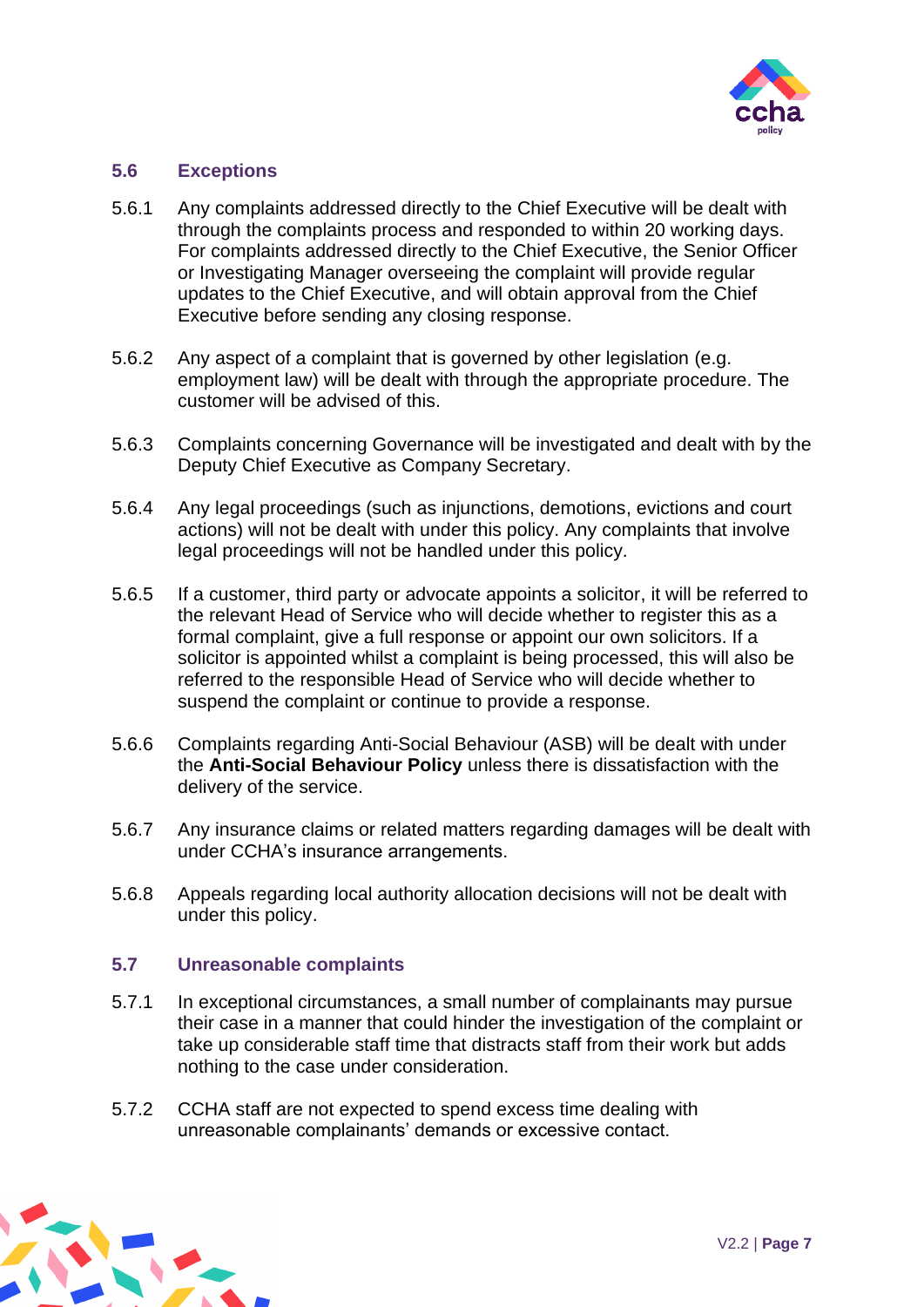

5.7.3 If a complainant is making unreasonable demands or being unreasonably persistent, as identified in the **Complaints, Compliments and Enquiries Procedure** we may choose to restrict contact with that customer.

#### <span id="page-9-0"></span>**5.8 Formal and Informal Compensation – Redress**

- 5.8.1 This policy applies to payments made directly as a result of informal and formally registered complaint.
- 5.8.2 When an investigation confirms that the level of service that the customer has received is not to the standards that we expect, we may offer appropriate redress in line with the conditions included in the **Formal and Informal Sorry Payments Procedure.**
- 5.8.3 By informing the complainant that we are sorry for the service failure, this can constitute as appropriate redress. However, financial redress can be appropriate when the necessary procedural criteria has been met.
- 5.8.4 If complaints can be dealt with under Stage 0, we may offer redress in line with our **Formal and Informal Sorry Payments Procedure**.
- 5.8.5 Any redress following a right to repair complaint is also covered under this policy.

## <span id="page-9-1"></span>**6. Managing compliments**

- 6.1 Compliments can be made to in a number of different ways. This includes in writing, in person, by phone, by email or via our website and directly via social media.
- 6.2 Compliments will be logged and shared with the relevant individuals and managers. This will contribute towards ongoing complaints and compliments learning.
- 6.3 Please refer to our **Complaints, Compliments and Enquiries Procedure**  for details on our compliments process.

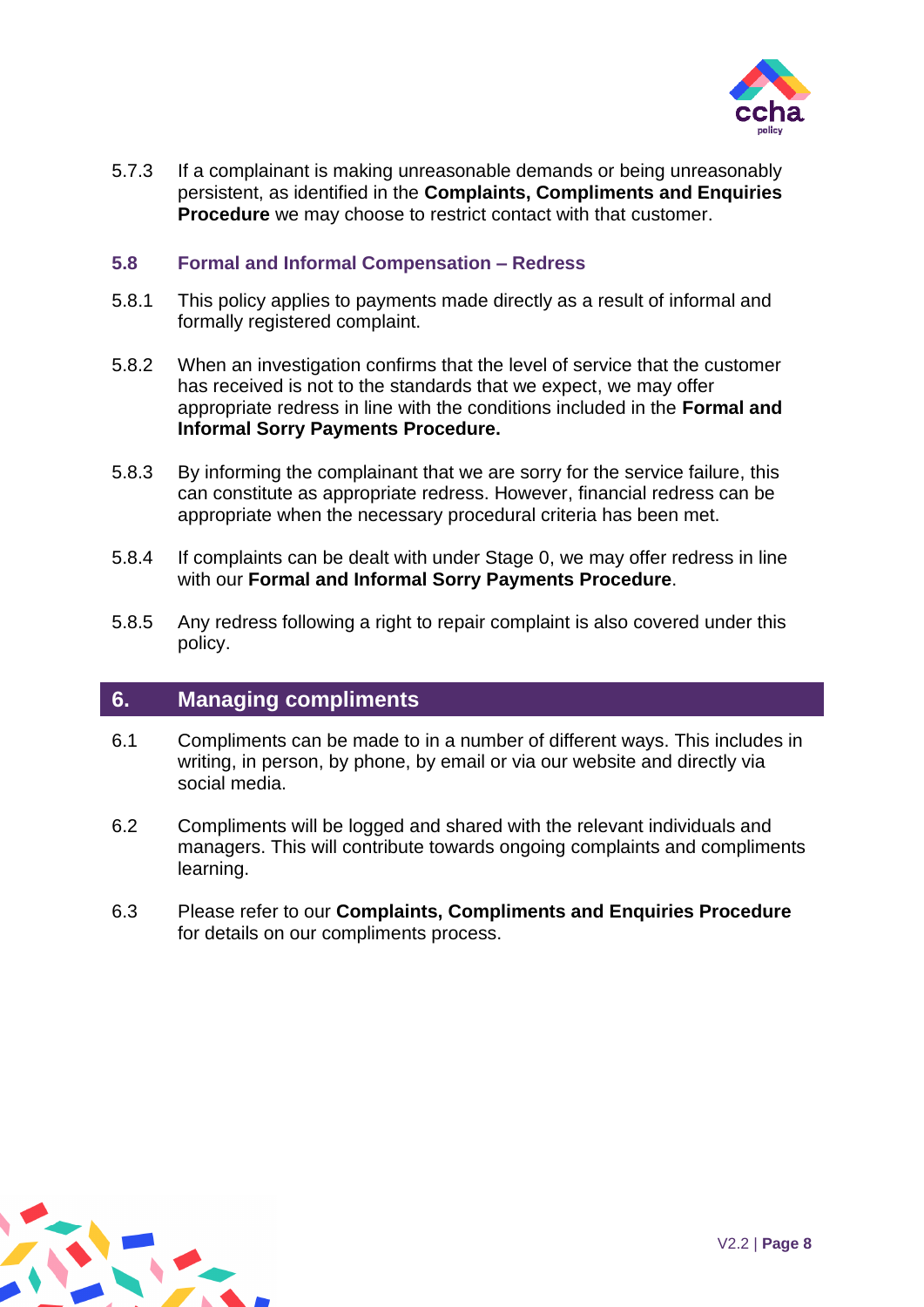

## <span id="page-10-0"></span>**7. Summary of response deadlines**

- 7.1 We will aim to ensure that you are satisfied with how your complaint was handled.
- 7.2 We are committed to the following response deadlines when managing your complaint:

| <b>Response deadlines</b>                                                               |                                                     |  |
|-----------------------------------------------------------------------------------------|-----------------------------------------------------|--|
| Acknowledge social media enquiries<br>(Facebook, Twitter. etc)                          | Within 1 working day.                               |  |
| <b>Respond to written enquiries</b><br>(letters and emails)                             | Within 5 working days from<br>receipt.              |  |
| Calling you back if we cannot answer<br>your enquiry or get hold of the right<br>person | Within 2 working days.                              |  |
| <b>Investigating Stage 0 complaints</b>                                                 | Within 2 working days.                              |  |
| <b>Acknowledging your Stage 1 and 2</b><br>complaints                                   | Within 3 working days.                              |  |
| <b>Investigate Stage 1 complaints</b>                                                   | Within 20 working days.                             |  |
| <b>Investigate Stage 2 appeals</b>                                                      | Within 20 working days of the<br>appeal commencing. |  |
| Acknowledging enquiries from an<br><b>MS, MP or Councillor</b>                          | Within 3 working days.                              |  |
| Responding to an enquiry from an<br><b>MS, MP or Councillor</b>                         | Within 20 working days.                             |  |
| Note: all timescales above exclude weekends and bank holidays.                          |                                                     |  |

## <span id="page-10-1"></span>**8. Learning from complaints, compliments and enquiries**

- 8.1 CCHA are committed to learning from customer feedback including complaints, compliments and enquiries.
- 8.2 We will regularly review and analyse trends, monitor performance and recommend improvements. We will periodically survey complainants to ensure that the service is fair and accessible. We will also use complaints data and trends to inform on-going resident involvement activities regarding involvement with service improvement and scrutiny.
- 8.3 Summaries of complaint trends and analysis will be periodically reported to CCHA's Corporate Leadership Team and Board.

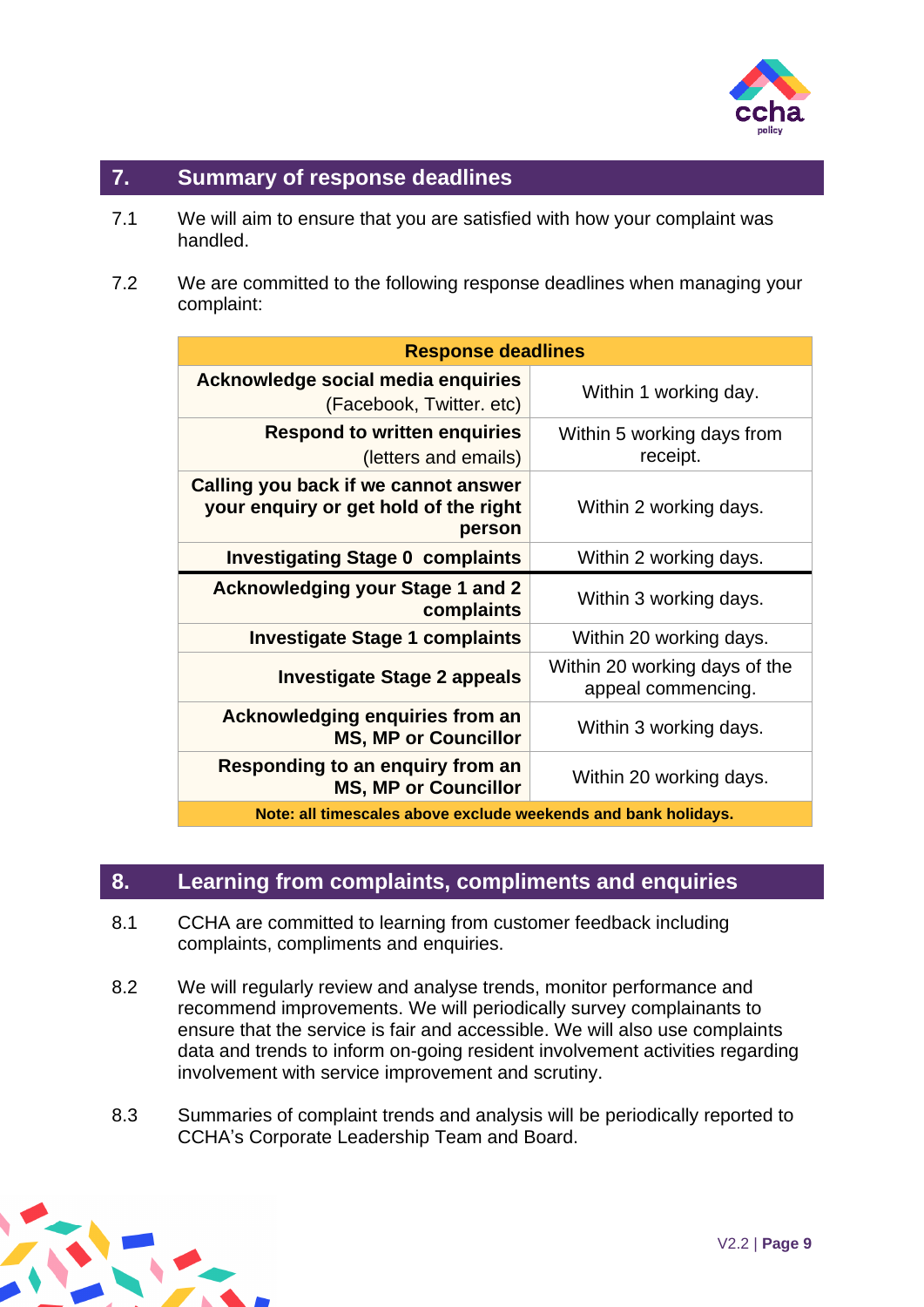

## <span id="page-11-0"></span>**9. Data protection**

- 9.1 When managing complaints, all employees of CCHA must refer to and adhere to CCHA's **Data Protection Policy**.
- 9.2 With exception to elected member enquiries (**see Section 5.5**), any third party or advocate who wishes to act on behalf of a customer or resident must provide written permission to act on a customer's behalf.

## <span id="page-11-1"></span>**10. Equality and diversity**

10.1 We will monitor complaints to ensure that we are treating customers fairly and lawfully under the Equality Act 2010.

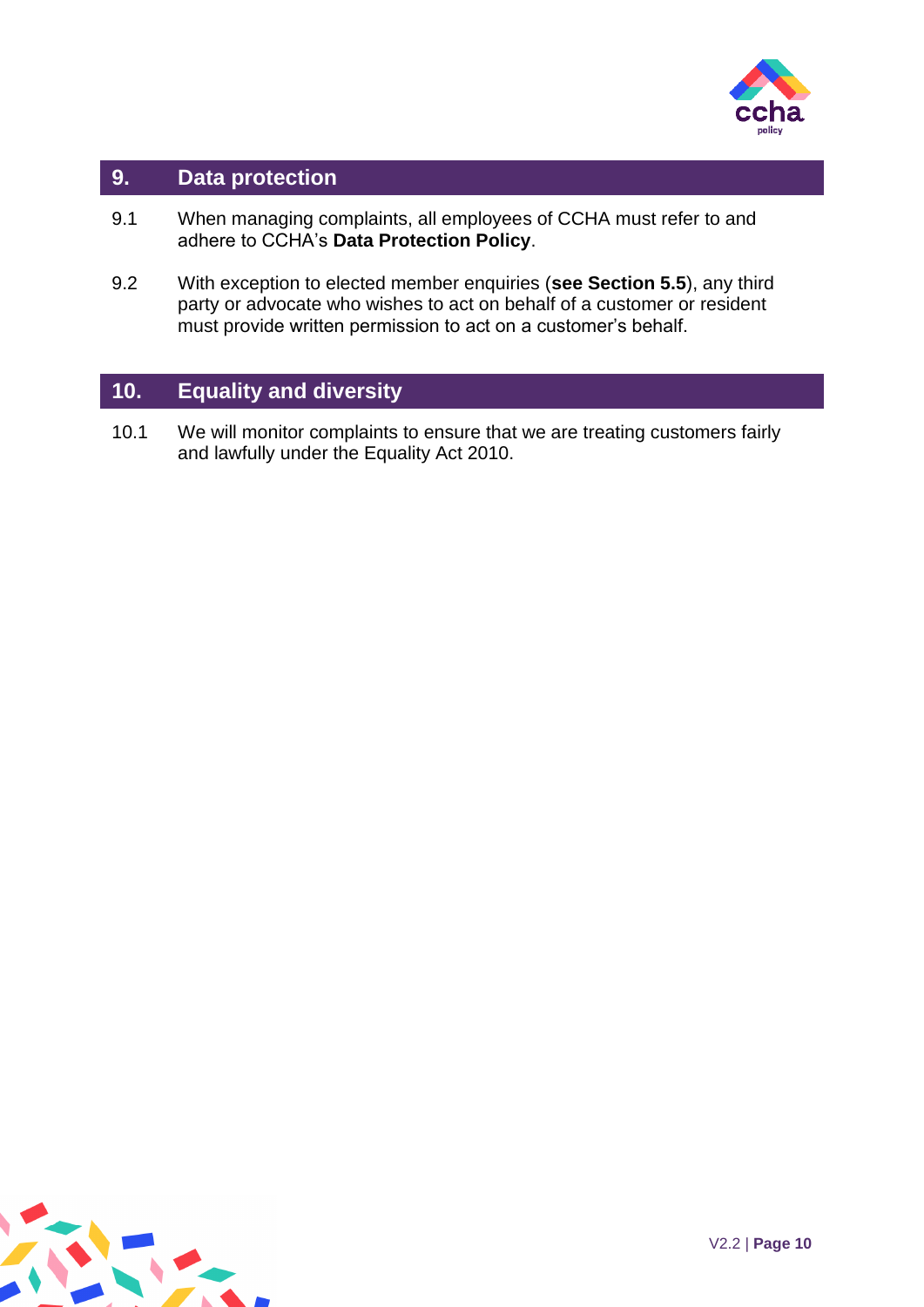

# <span id="page-12-0"></span>**11. References**

<span id="page-12-1"></span>

| <b>Related External Documents</b>                                                                  |                                                                |  |  |  |
|----------------------------------------------------------------------------------------------------|----------------------------------------------------------------|--|--|--|
| <b>Reference</b>                                                                                   |                                                                |  |  |  |
| <b>Mental Capacity Act 2005</b>                                                                    | http://www.legislation.gov.uk/ukpga/200<br>5/9/contents        |  |  |  |
| Data Protection (Processing of<br>Sensitive Personal Data) (Elected<br>Representatives) Order 2002 | http://www.legislation.gov.uk/uksi/2002/<br>2905/contents/made |  |  |  |
| Public Services Ombudsman (Wales)<br>Act 2019                                                      | http://www.legislation.gov.uk/anaw/2019<br>/3/contents/enacted |  |  |  |
| Equality Act 2010                                                                                  | http://www.legislation.gov.uk/ukpga/201<br>0/15/contents       |  |  |  |
| <b>Related Internal Documents</b>                                                                  |                                                                |  |  |  |
| Data Protection Policy                                                                             |                                                                |  |  |  |
| <b>Equal Opportunities Policy</b>                                                                  |                                                                |  |  |  |
| <b>Anti-Social Behaviour Policy</b>                                                                |                                                                |  |  |  |
| <b>Complaints, Compliments and Enquiries Procedure</b>                                             |                                                                |  |  |  |
| Formal and Informal Sorry Payments Procedure.                                                      |                                                                |  |  |  |